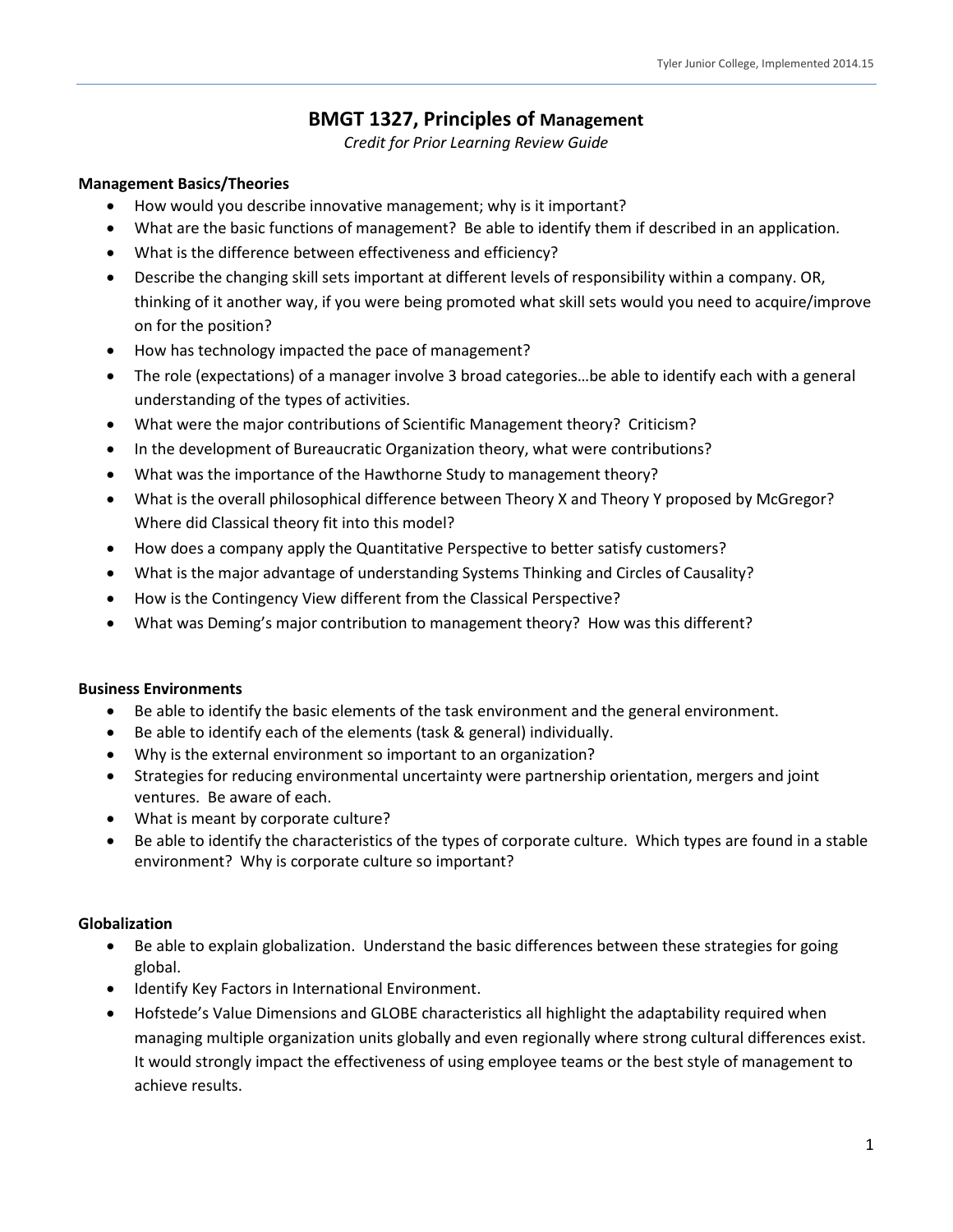- o What is meant by power distance? Uncertainty avoidance? Individualism vs. collectivism? Masculinity vs. femininity?
- o What is the difference between high-context and low-context cultures?
- x What is ethnocentrism?
- What is meant by culture shock?
- What creates globalization backlash? How can globalization benefit consumers/nation?
- What is the focus of the Bottom of the Pyramid (BOP) concept?

#### **Ethical Implications**

- What is the definition of an ethical issue?
- $\bullet$  What is an ethical dilemma?
- Three Levels of Personal Moral Development... note references to leader style and employee behavior
- How is corporate social responsibility different from ethical behavior? Is one more than the other?
- How can management create an ethical climate in the organization?

#### **Planning**

- What is the importance of planning even in changing environments?
- What is the difference between goals and plans?
- x What is the basic purpose of a mission statement? What does it typically describe?
- x Which levels of management are responsible for strategic, tactical and operational plans?
- What does a strategic plan provide?
- How are tactical plans different from strategic plans?
- How are tactical plans different from operational plans?
- What are the characteristics of SMART goals?
- What are the benefits and limitations of planning?
- Understand the differences in the situations for contingency, scenario building and crisis planning.
- What are stretch goals? How are they different?
- How would you describe and what is the importance of thinking strategically?
- x What is meant by competitive advantage? How can it be achieved?
- What is core competence?
- What is value?
- Review SWOT Analysis.
- Review Porter's 5 Forces.
- Review Porter's Competitive Strategies.
- Why is strategy implementation hard?

#### **Decision-Making**

- Why is good decision-making a vital part of good management?
- Define "decision" and "decision-making."
- What is the difference between programmed and non-programmed decisions
- Differentiate between the criteria for certainty, risk, uncertainty and ambiguity.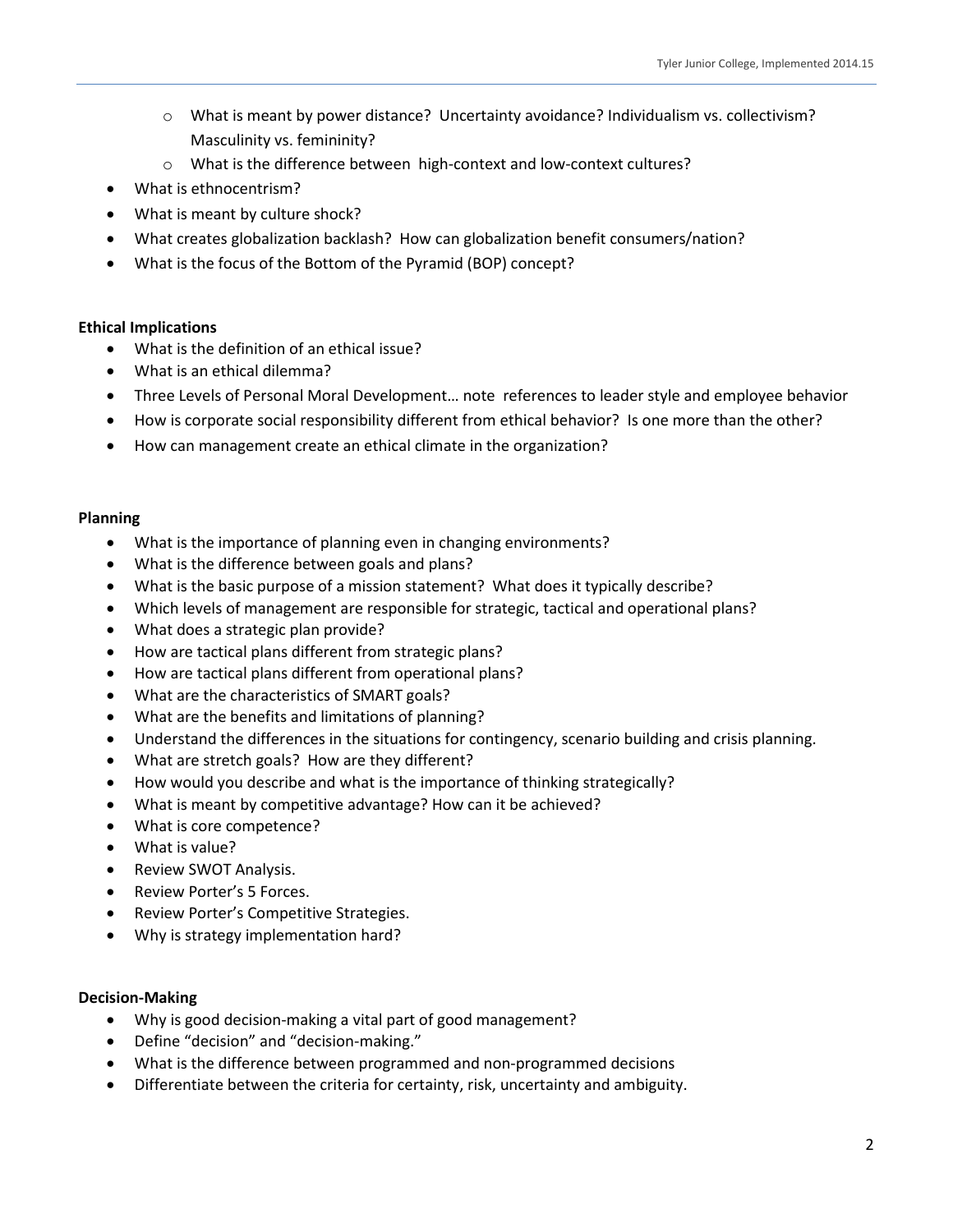- Be able to identify the basic characteristics of decision-making models, determine if they are typically considered programmed or non-programmed decisions; whether they typically are used in situations reflecting the range from certainty to ambiguity.
	- $\triangleright$  Classical
	- $\triangleright$  Administrative
	- $\triangleright$  Political
- x Review and be able to identify examples of the 6 step decision-making model.
- Review Decision Styles: For each type identify the major characteristics.
	- $\triangleright$  Directive
	- $\triangleright$  Analytical
	- $\triangleright$  Conceptual
	- $\triangleright$  Behavioral
- What are the reasons why managers make bad decisions?

# **Organizing**

What is organizing?

- x What is the relationship between strategy and organizing?
- What is organizational structure? What does an organizational chart reflect?
- What is meant by work specialization? Fundamental principle? What is the current trend by companies?
- x What is the difference between chain of command and unity of command?
- Understand the definitions of accountability, delegation, authority, and responsibility.
- What is the difference between line and staff positions in a company?
- x What is meant by the span of management (also known as span of control)?
- In what circumstances are larger spans of management effective?
- x What is the difference between tall and flat organization structures?
- x What is the difference between centralized and decentralized structures? Advantages?
- Structure types: Review general characteristics or situations for effectiveness.
	- $\triangleright$  Vertical
	- $\triangleright$  Divisional
	- $\triangleright$  Matrix
	- ¾ Virtual Network
- x What is meant by coordination? What is it the outcome?
- What is a task force?
- How does "Structure Follow Strategy?" Focus on cost leadership and differentiation strategies.
- x What is the impact on structures of technical complexity?
- What are the two criteria for service technology?

# **Managing Change and Innovation**

- "If organizations don't successfully change and innovate, they die."
- Define organizational change…and examples of external forces the may drive the need for change
- Define disruptive change and identify examples
- Explain the difference between trickle-up innovation or reverse innovation.
	- $\triangleright$  I heard a top executive from Pepsi at a conference telling the story about touring a plant in California. During the tour a guy from the maintenance area stopped him and talked to him about using Hispanic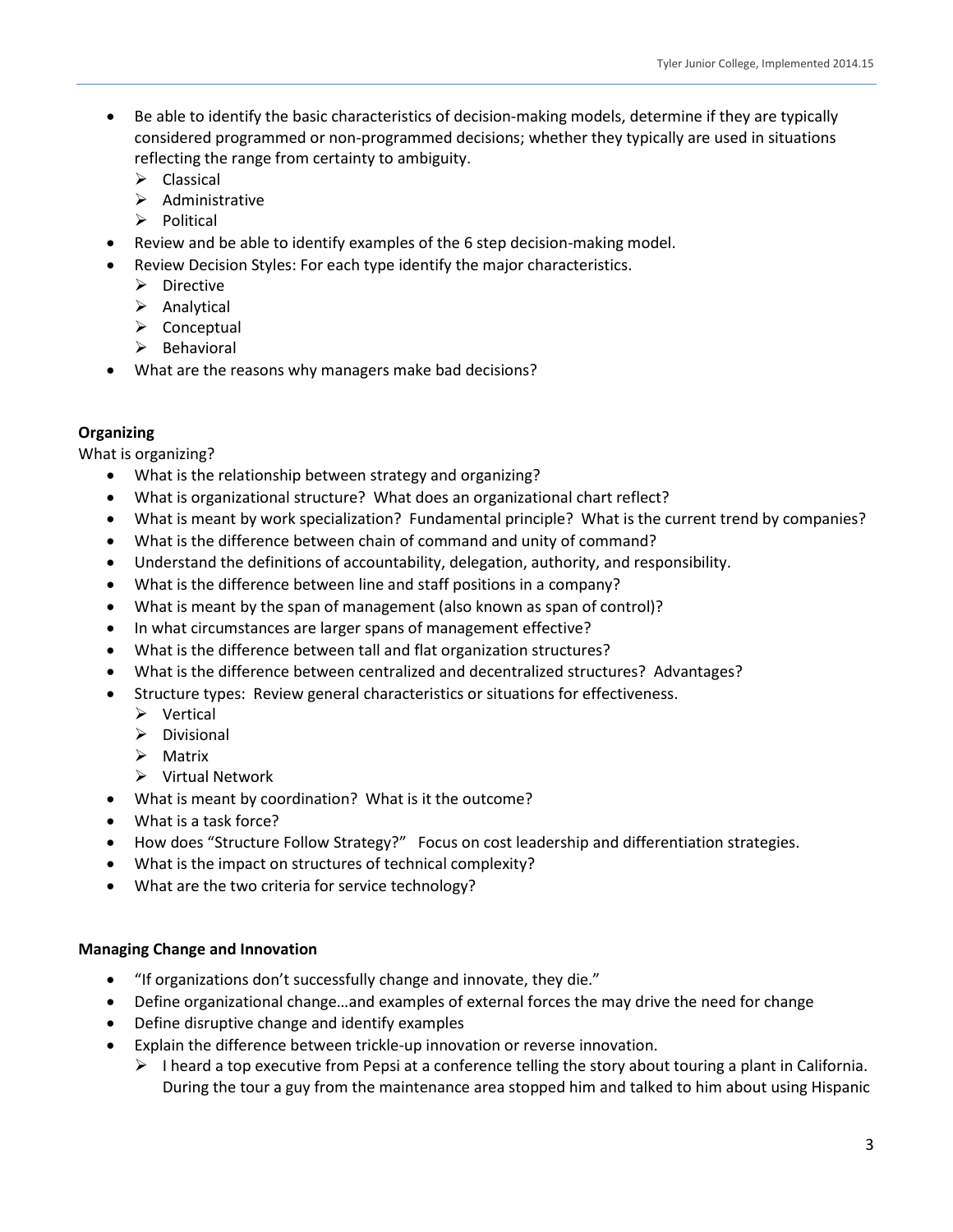spices on products such as Cheetos. The plant manager was not happy with the employee, but the company executive was pleased.

- $\triangleright$  Have you seen this product lately? It has generated \$500 million in new sales. What type of innovation is this?
- "Change is not easy, and many organizations struggle with changing successfully." Why? What is meant by ambidextrous approach?
- Review topics: Exploration, Cooperation, and Entrepreneurship
- x "Managers are responsible for creating a work environment that allows creativity to flourish." How would a company structure create a work environment that could backfire?
- How is innovation coordination maximized?
- What is meant by open innovation?
- x "Change does not occur by itself. Personal energy and effort are required to successfully promote a new idea." Be able to explain each of the four roles in organizational change, how are they different?
- x "All successful changes involve changes in people and culture as well." What is OD (organizational development)? What are types of current problems in which it is proven useful?
- "To effectively manage the implementation process, managers should be aware of the reasons people resist change and use techniques to enlist employee cooperation." Discuss common reasons for change resistance.
- Identify tactics for overcoming resistance to change.

# **Leadership**

- x "The environmental context in which leadership is practiced influences which approach might be most effective, as well as what kinds of leaders are most admired by society."
- What is leadership?
- Identify the leadership approaches
	- $\triangleright$  Level 5
	- $\triangleright$  Servant
	- $\triangleright$  Authentic
	- $\triangleright$  Interactive (gender specific)
- What is a primary distinction between management and leadership? Can leadership replace management? Why or why not?
- x What is the basic difference between employee-centered leaders and job-centered leaders?
- x The situational model of leadership focused on what factor to determine appropriate leadership behavior?
- What is charismatic leadership? How is it achieved?
- How is transformational leadership different from charismatic leadership? From transactional leadership?
- "Leadership matters, but without effective followers no organization can survive."
	- $\triangleright$  What qualities are desired in followers?
		- $\triangleright$  What is meant by critical thinkers?
	- $\triangleright$  Describe a follower that exhibits active behavior. Passive behavior?
- "Both followers and leaders use power and influence to get things done in organizations."
	- $\triangleright$  What is power? How is this different from influence?
	- $\triangleright$  Be able to identify Position Power: legitimate, reward, coercive
	- $\triangleright$  Be able to identify Personal Power: expert, referent, personal effort, information, and network of relationships.
- Seven Interpersonal Influence Tactics for Leaders.